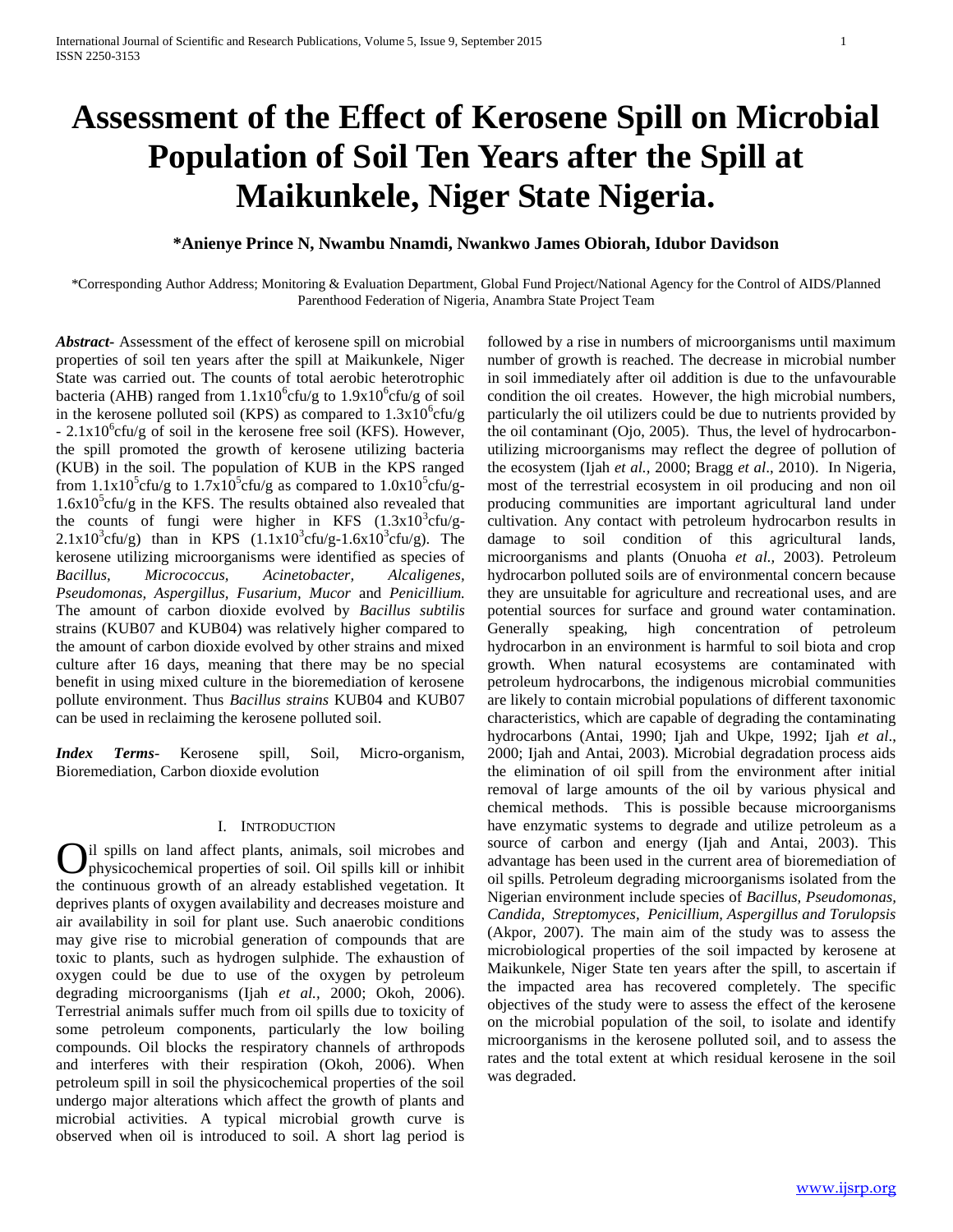#### II. MATERIALS AND METHODS

 **Description of Study Site**: The study site was kerosene spilled soil at Maikunkele, Bosso Local Government Area of Niger State, Nigeria. The kerosene spill covered an area of 1800m<sup>2</sup> . The spill occurred in August 1998, when a tanker carrying several thousands litres of kerosene spilled its content on a field near Airport Junction at Maikunkele, Bosso Local Government Area of Niger State (Ijah *et al.,* 2000). The spillage withered grasses and shrubs for a period of over one year (Ijah *et al.,* 2000). At the time of first sampling in April 2008, the affected site was covered with grasses such as *Ajaratum coinzoides, Cylindrica indica, Sida acuta, Bohavia diffusa* and *Aspilla africana*, similar to the unpolluted control site. The soil particle analysis revealed that the study site is made up of coarse sand, fine sand, and clay. Thus, the soil is a sandy loam soil with a good drainage system.

 **Collection of Samples:** The kerosene polluted site divided into two plots of  $900m<sup>2</sup>$  each. Four soil samples were collected from each plot at random, making a total of eight bulk samples. The kerosene free soil was also divided into two plots of  $900m<sup>2</sup>$ each and the samples were similarly collected. The samples were collected in polythene bags each month, for a period of six months (April-September) and transported to the laboratory for analysis.

 **Enumeration of Microorganisms:** Ten grammes (10g) of the soil samples were serially diluted and plated on Nutrient agar (NA), Sabouraud dextrose agar (SDA) and kerosene agar (KA), for the enumeration of total aerobic heterotrophic bacteria, fungi and kerosene utilizing bacteria respectively. The NA and KA plates were incubated at  $30^{\circ}$ C for 48 h while SDA plates were incubated at room temperature (28  $\pm$  2<sup>0</sup>C) for 5 days. Colonies which developed on the plates were counted and recorded as colony forming units per gramme (cfu/g) of soil. The isolates were subcultured repeatedly to obtain pure cultures. The pure cultures were stored on slants in the refrigerator for further characterization and identification. The isolates were characterized using the following biochemical tests: Gram staining, Methyl red-Voges proskauer (MR-VP) tests, indole test, sugar fermentation, coagulase test, catalase test, motility test and spore staining test. The bacteria isolate were identified by comparing their characteristics with those of known taxa using the scheme of Cowan (1970).

The fungi isolates were characterized based on the colour of aerial and substrate hyphae. Furthermore, the nature of hyphae and shape as well as the presence of special structures such as rhizoid were noted. Other structures were examined using the method described below: The characteristics of the fungi isolates were compared with those of known taxa using the scheme of Domsch and Gams (1970) to identify the fungi.

 **Utilization of Kerosene by Microbial Isolates:** Mineral salt medium of Zajic and Supplisson (1972) containing kerosene as the only source of carbon was inoculated with  $0.1$ ml  $(10^3$ cells) nutrient broth grown culture of kerosene utilizing bacteria isolates and incubated at  $30^{\circ}$ C for 4 days. Similarly, Bushnel and Haas (1941) medium was inoculated with fungi spores and incubated for 7 days. Turbidity produced as a result of microbial growth on kerosene was monitored visually at the end of the incubation period and assigned  $(+)$  to  $(++)$  depending on the intensity of the growth.

 **Determination of Rates of Kerosene Degradation by Bacteria Isolates:** Carbon dioxide  $(C0<sub>2</sub>)$  evolution method of Stolky (1965) was used to measure the rates of kerosene degradation by the bacterial isolates

Two hundred and fifty milliliters (250ml) of Zajic and Supplisson (1972) medium plus 1.25ml of kerosene in twenty four samples of screw capped bottles were sterilized by autoclaving at  $121^0C$  for 15minutes. 0.1ml of nutrient broth culture of kerosene utilizing bacteria such as species of *Bacillus* (KUB03, KUB04, KUB07, KUB08) were aseptically inoculated into the kerosene medium. One gramme of Barium peroxide was mixed with 5ml of distilled water in a plastic vial and the mixture was lowered into each of the screw capped bottle and incubated to absorb the carbon dioxide liberated during kerosene degradation. A control (with no organism was equally set up). At the end of each incubation period of four days interval for a period of sixteen days at  $30^{\circ}$ c, the vials containing barium carbonate and barium hydroxide  $(BaCO<sub>3</sub>$  and BaOH) were washed with 40ml distilled water into 250ml conical flask and the residual barium hydroxide (BaOH) was titrated 2N HCL using phenolphthalein (1 or 2 drops) as indicator. The amount of carbon dioxide produced by the bacteria that utilized the hydrocarbon was estimated by Stolky's (1965) formula given below:

(B-V)NE

Where;

 $B =$  Volume (ml) of acid used to titrate the alkaline in carbon dioxide collectors from control to end point.

V =Volume (ml) of acid used to titrate the alkaline in the carbon dioxide collectors from treatment to end point.

N=Normality of acid.

E=Equivalent weight, if data are expressed as  $CO_2$ , E = 22 but if expressed as C, E=6.

#### III. STATISTICAL ANALYSIS

The microbial counts and physicochemical properties in this study were analyzed statistically using parametric tests involving the Analysis of Variance (ANOVA).

### IV. RESULTS

The results showed that the counts of total aerobic heterotrophic bacteria (AHB) in kerosene polluted soil ranged from  $1.1 \times 10^6$  cfu/g to  $1.9 \times 10^6$  cfu/g of soil while in kerosene free soil the counts ranged from  $1.3 \times 10^6$  cfu/g to  $2.1 \times 10^6$  cfu/g of soil. The counts of AHB in kerosene polluted soil decreased rapidly from April to May, and remained unchanged until August when the counts decreased slightly (Fig.1).

Conversely, the counts of AHB in kerosene free soil increased gradually from April till July, when the highest counts  $(2.1 \times 10^{6} \text{ cftu/g})$  were recorded. Thereafter the counts decreased gradually (Fig.1). Generally, the counts of AHB were higher in kerosene free soil than kerosene polluted soil (Fig.1). Statistical Analysis using Analysis of Variance ANOVA, revealed that the difference in counts between the two sites was not significant  $(P>0.05)$ .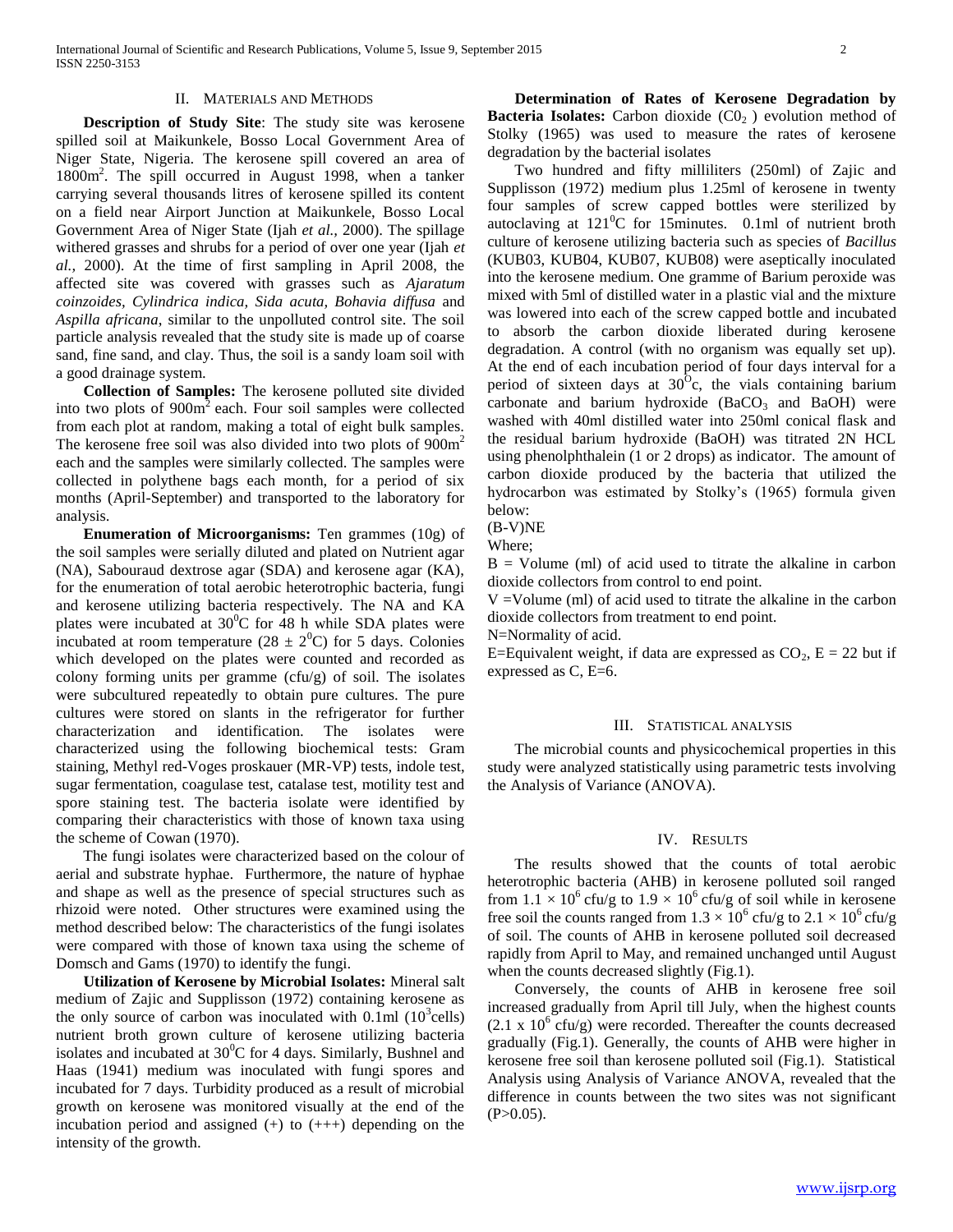International Journal of Scientific and Research Publications, Volume 5, Issue 9, September 2015 3 ISSN 2250-3153

The counts of kerosene utilizing bacteria (KUB) in kerosene polluted soil (KPS) ranged from  $1.1 \times 10^5$  cfu/g to  $1.7 \times 10^5$  cfu/g of soil while in kerosene free soil the counts ranged from  $1.0\times$  $10^5$  cfu/g to  $1.6 \times 10^5$  cfu/g of soil.



Months

**Figure 1. Counts of total aerobic heterotrophic bacteria in kerosene polluted soil.**

 The counts of KUB in both kerosene polluted soil and kerosene free soil decreased gradually from April to September (Fig.2). It was however, observed that there were higher counts of KUB in kerosene polluted soil than in kerosene free soil (KFS). There was no significant difference  $(p>0.05)$  in counts between KPS and KFS The counts of fungi in kerosene polluted soil (KPS) ranged from  $1.1 \times 10^3$  cfu/g to  $1.6 \times 10^3$  cfu/g of soil while in kerosene free soil (KFS), the counts ranged from 1.3

 $\times 10^3$  cfu/g to 2.1 $\times$  10<sup>3</sup> cfu/g of soil. The result (Fig.3) indicated that counts of fungi in KPS soil increased gradually from April to July, after which the counts decreased till the end of the study in September. Similar trend was observed in the kerosene free soil (KFS). Generally, the counts of fungi in KFS were relatively higher than those of KPS. However, statistical analysis of the data revealed that there was no significant difference (P>0.05) in counts between KPS and KFS.



**Figure 2. Counts of kerosene utilizing bacteria in kerosene polluted soil.**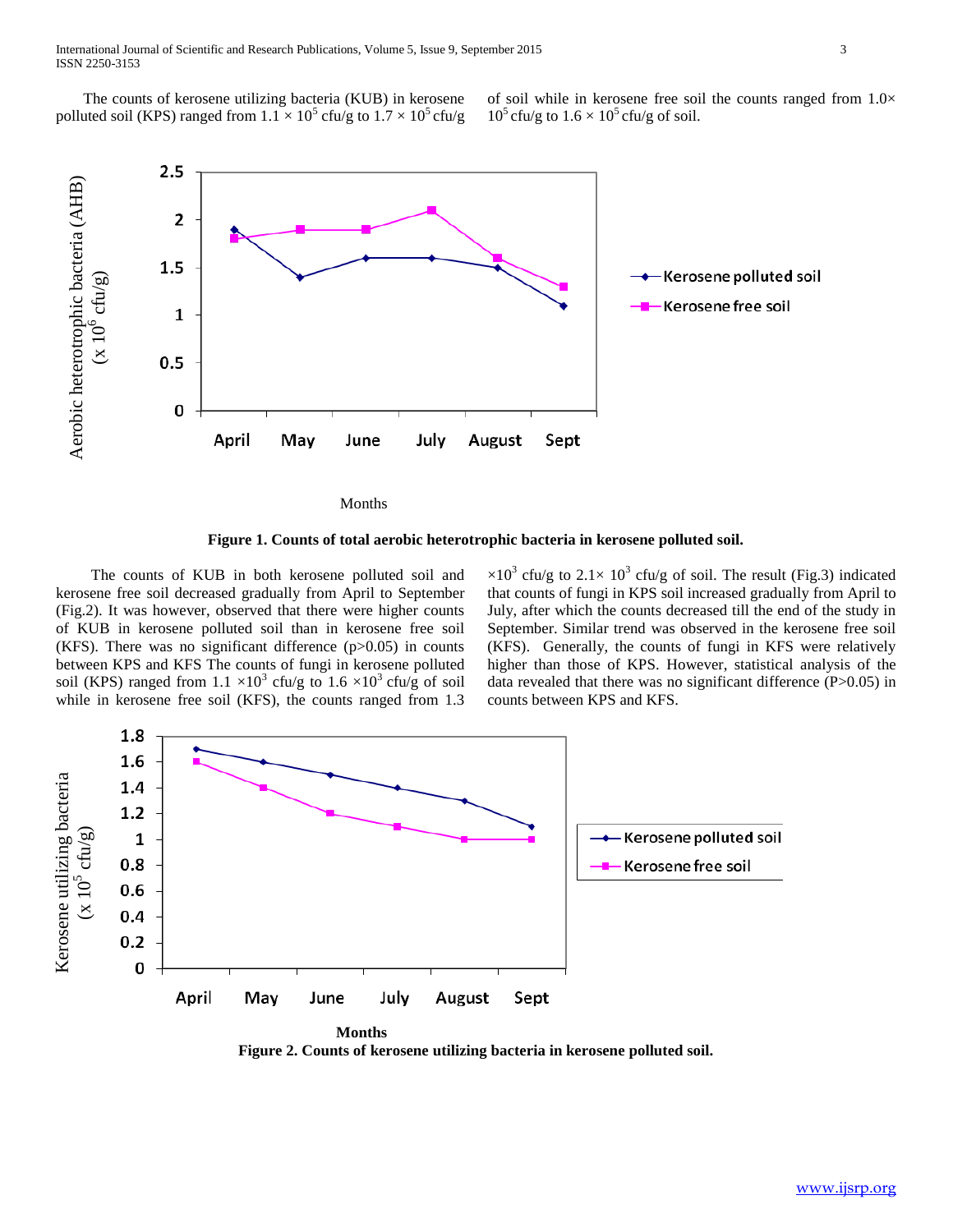

 Months **Figure 3. Counts of fungi in kerosene polluted soil.**

The bacterial isolates were identified as species of *Acinetobacter, Alcaligenes*, *Bacillus, Micrococcus*, and *Pseudomonas.* The fungi were identified as species of *Aspergillus, Mucor, Penicillium* and *Fusarium*.

Table 1. revealed the ability of the microbial isolates to utilize kerosene as a source of carbon and energy. *Bacillus*  species exhibited higher capacity of utilization than other isolates tested. The fungi utilized the hydrocarbon at moderate rates like some bacteria. However, one fungus isolate (*Penicillium notatum* KUF05) utilized the incorporated hydrocarbon at a minimal rate. The results (Table 2) revealed that the amount of carbon dioxide evolution by the *Bacillus* isolates increased gradually from the 4<sup>th</sup> to the  $16<sup>th</sup>$  day. It was observed that the amount of carbon dioxide evolved by *Bacillus* isolates (KUB 03) was relatively lower compared to the amount evolved by other isolates and the mixed culture after 16 days. However, statistical analysis (ANOVA) revealed that the difference in carbon dioxide production between KUB03 and KUBMC was significant (P< 0.05). Conversely, *Bacillus* strains KUB04 and KUB07 produced more carbon dioxide than the mixed culture, but the difference was not significant ( $P$ > 0.05). The carbon dioxide that was produced by *Bacillus* strains KUB07 was higher compared to the carbon dioxide evolved by the mixed culture. Statistical analysis (ANOVA) also revealed that the difference in carbon dioxide production between the two organisms was not significant (P> 0.05). It was also observed that the mixed *Bacillus* culture produced more carbon dioxide than *Bacillus* strain KUB08 but the difference was no significant  $(P>0.05)$ .

|          |         | Growth in kerosene medium after 7 days |
|----------|---------|----------------------------------------|
| $\theta$ |         |                                        |
|          | _____ _ |                                        |

**Table 1. Utilization of kerosene by microbial isolates**

| Coded microorganisms            | Growth in kerosene medium after 7 days |
|---------------------------------|----------------------------------------|
| Micrococcus sp KUB 01           | $++$                                   |
| Pseudomonas aeruginosa KUB 02   | $++$                                   |
| <i>Bacillus subtilis KUB 03</i> | $+++$                                  |
| <i>Bacillus subtilis KUB 04</i> | $+++$                                  |
| <i>Micrococcus</i> sp KUB 05    | $++$                                   |
| Pseudomonas aeruginosa KUB 06   | $++$                                   |
| Bacillus subtilis KUB 07        | $+++$                                  |
| <i>Bacillus subtilis KUB 08</i> | $+++$                                  |
| Acinetobacter sp KUB 09         | $++$                                   |
| Acinetobacter sp KUB 10         | $++$                                   |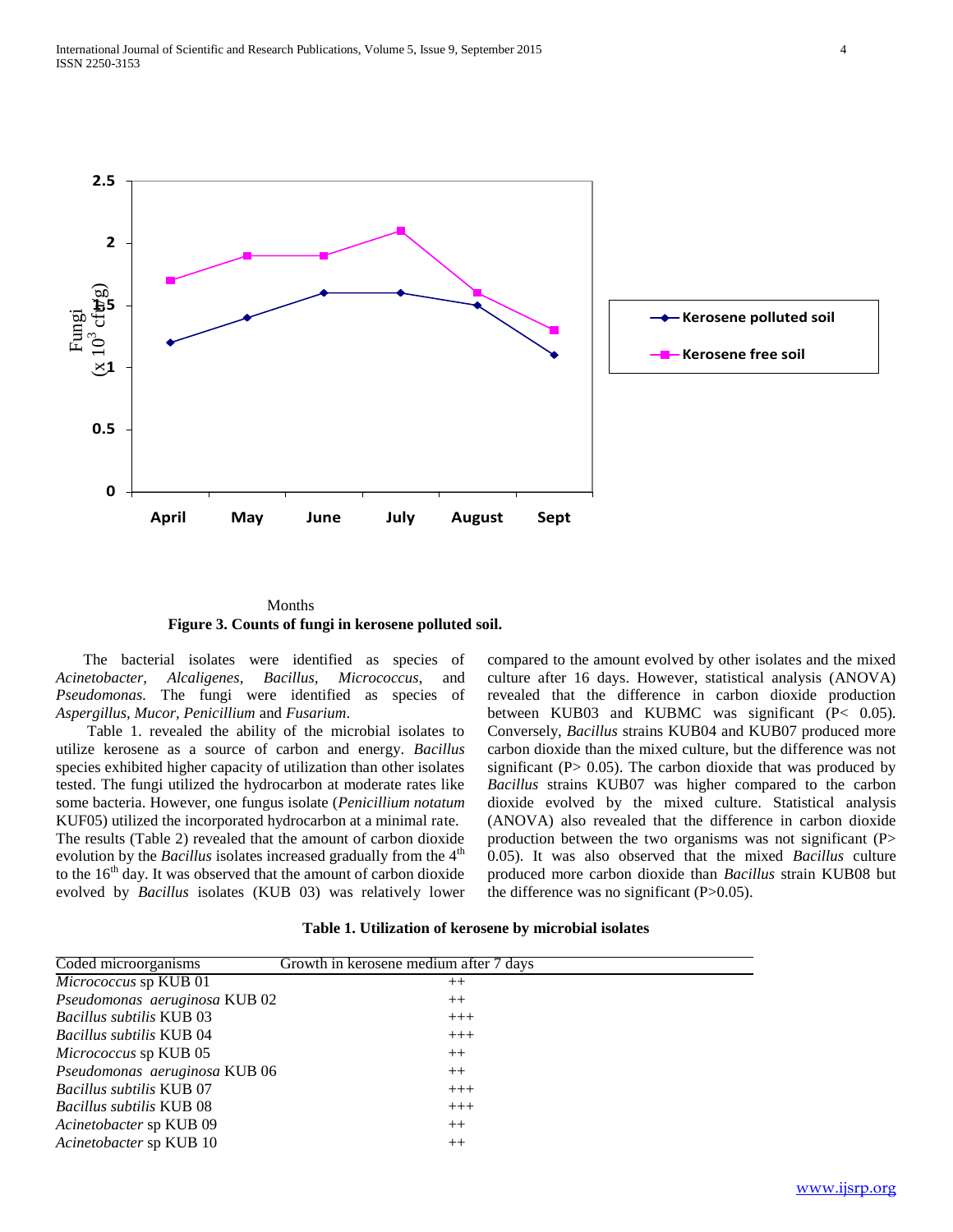International Journal of Scientific and Research Publications, Volume 5, Issue 9, September 2015 5 ISSN 2250-3153

| <i>Alcaligenes</i> sp KUB 11                                         | $^{++}$ |  |  |  |
|----------------------------------------------------------------------|---------|--|--|--|
| Alcaligenes sp KUB 12                                                | $++$    |  |  |  |
| Aspergillus niger KUF 01                                             | $++$    |  |  |  |
| Mucor sp KUF 02                                                      | $++$    |  |  |  |
| <i>Fusarium</i> sp KUF 03                                            | $^{++}$ |  |  |  |
| Aspergillus niger KUF 04                                             | $++$    |  |  |  |
| Penicillium notatum KUF 05                                           | $^{+}$  |  |  |  |
| $++$ : maximum growth, $++$ : moderate growth, $+$ : minimal growth. |         |  |  |  |

**Table 2 Carbon dioxide evolved as a result of kerosene degradation by** *Bacillus* **strains**

| Time   | Carbon dioxide evolved $(cm3)$<br><b>Bacillus strains</b><br>KUB03 KUB04 KUB07 KUB08 kUBMC |          |  |  |  |
|--------|--------------------------------------------------------------------------------------------|----------|--|--|--|
| (Days) |                                                                                            |          |  |  |  |
|        | 167.20 122.00 136.40 114.40<br>13.20                                                       |          |  |  |  |
| 8      | 184.80 171.60 142.00<br>15.00                                                              | - 161.60 |  |  |  |
| 12     | 193.60 198.00 185.00<br>18.50                                                              | 184.80   |  |  |  |
| 16     | 210.00 228.00 193.60<br>22.00                                                              | - 198.60 |  |  |  |

MC: Mixed culture of *Bacillus* strains (KUBO3, 04, 07, 08)

## V. DISCUSSION

 In the present study, the counts of aerobic heterotrophic bacteria (AHB) in kerosene free soil were higher than the counts in kerosene polluted soil probably because of the inhibitory effects on some hydrocarbon components (Okoh, 2006). The results of the study indicated that counts of AHB were less than those obtained by Ijah and Abioye (2003) who studied the same site 30 months after the spill. The difference in counts may be due to changes in the physicochemical properties of the soil. However, in the present study, no significant difference in counts of AHB between kerosene polluted soil (KPS) and kerosene free soil (KFS) was observed probably due to rapid biodegradation of the kerosene in the same soil. The counts of kerosene utilizing bacteria (KUB) in KPS were higher than those of KFS, although the difference was not significant. The reason for higher counts in KPS may be the presence of residual kerosene in KPS which boosts the carbon supply in the soil, hence favour the growth of the bacteria as compared to KFS. However, the counts of KUB decreased gradually in KPS and KFS from April to September. This may be as a result of moderate rainfall during the months of July to September which might have washed away some residual kerosene and nutrients in the soil or hinder oxygen in the soil thus affecting bacteria growth adversely (Ijah and Antai, 2003).

The counts of fungi in KPS increased gradually from April to July, after which the counts decreased till the end of the study in September. Similar trend was observed in the KPS. These changes may be attributed to seasonal variation (Ijah and Antai, 2003). Generally, the counts of fungi in KFS were relatively higher than those of KPS, which is a sharp contrast to the results of Ijah and Abioye (2003). This may be as a result of changes in nutrient status of the soil. It is also possible that the residual kerosene in the soil has some toxic components which do not favour fungal growth.

 The rate of Kerosene biodegradation in the soil seems to be rapid. This may be due to the fact that the microorganisms in the soil have efficient ability in utilizing the residual kerosene as a source of carbon and energy. Kerosene utilizing microorganisms isolated from the soil were species of *Bacillus, Acinetobacter, Alcaligenes, Micrococcus, Pseudomonas, Aspergillus, Penicillum, Fusarium* and *Mucor. Bacillus subtilis* predominated especially in the kerosene polluted soil. This may be due to the ability of the bacteria to produce spores which may shield them from the toxic effect of the hydrocarbons (Ijah and Abioye, 2003). *Aspergillus niger* also produce spores which may help the fungi to be widely distributed in the soil (Okoh, 2006).

 The rates of utilization of kerosene in mineral salt medium by the microorganisms varied. *Bacillus subtilis* manifested higher capacity of utilization than other isolates tested. The greater ability of *Bacillus subtilis* in utilizing the kerosene in mineral salts medium than the other isolates may be due to production of efficient enzymes for the breakdown of the hydrocarbon (Ojo, 2005).

 The amount of carbon dioxide evolved by *Bacillus* strains KUB04 and KUB07 was relatively higher compared to the amount of carbon dioxide evolved by other strains and mixed culture after 16 days, meaning that there may be no special benefit in using mixed culture in the bioremediation of the kerosene polluted environment as they are prone to competition for hydrocarbon as carbon and energy sources thereby limiting the competence of the organisms for effective biodegradation. Thus *Bacillus* strains KUB04 and KUB07 can be used in reclaiming the kerosene polluted soil.